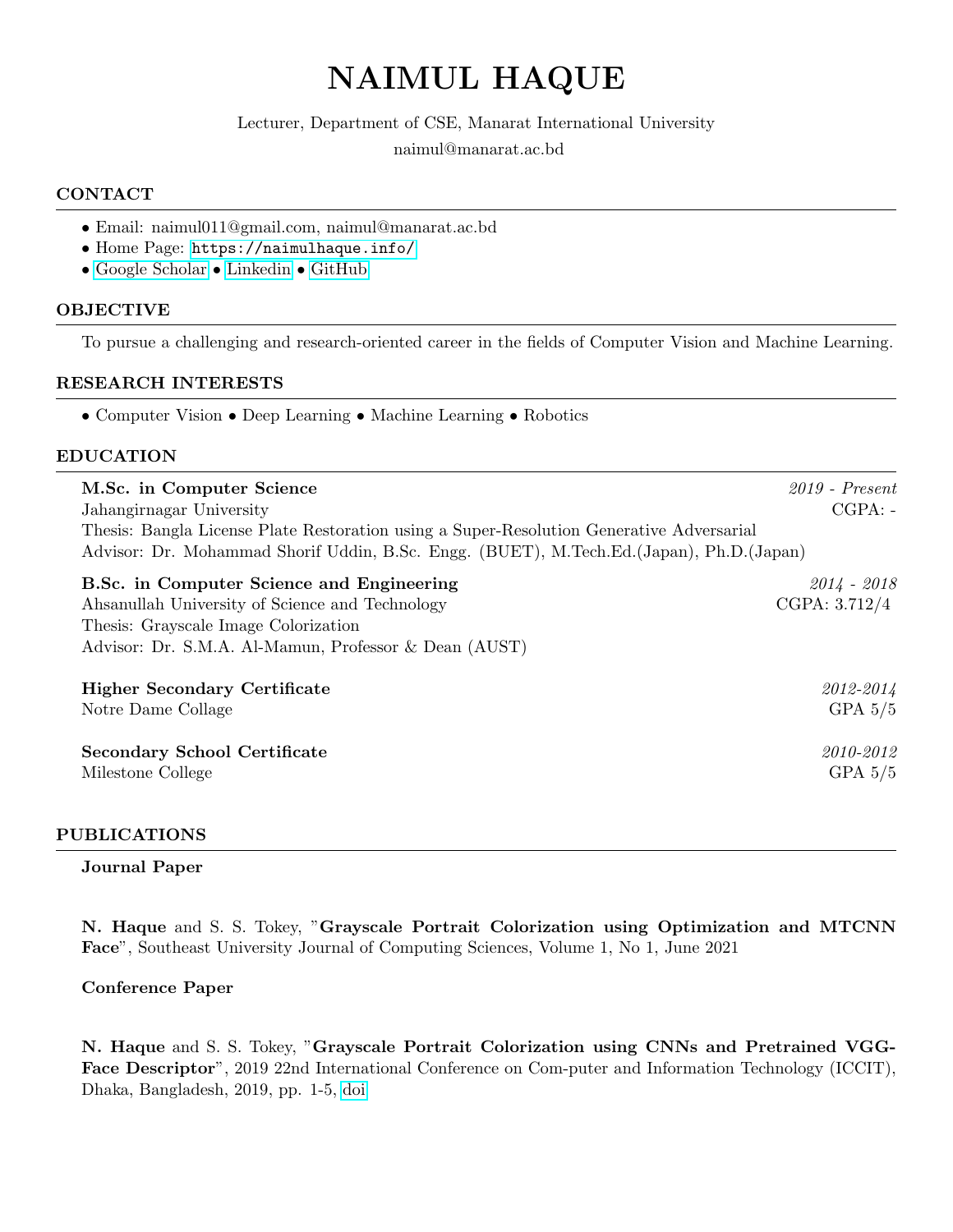N. Haque, H. Miah, R. I. Niloy, S. O. Bhuiya, "Hand Written Alphabets Generation using Generative Adversarial Networks", 24th International Conference On Computer and Information Technology (ICCIT), Dhaka

S. O. Bhuiya, N. Haque, "Autonomous Garbage Collector Rover Using Image Processing", 24th International Conference On Computer and Information Technology, Dhaka

### TEACHING EXPERIENCE

| Lecturer                                                                                      | April 2018 - Present   |
|-----------------------------------------------------------------------------------------------|------------------------|
| Department of CSE, Manarat Int. University                                                    |                        |
|                                                                                               |                        |
| Responsibilities:                                                                             |                        |
| • Conducting undergraduate classes                                                            |                        |
| - CSE-433: Neural Network and Fuzzy Systems                                                   |                        |
| - CSE-436: Pattern Recognition                                                                |                        |
| $-$ CSE-210: Algorithm                                                                        |                        |
| - CSE-314: Microprocessor and Interfacing                                                     |                        |
| • Undergraduate thesis supervision                                                            |                        |
| • Preparing Course Offering and Academic Routines                                             |                        |
| • Training Competitive Programming                                                            |                        |
| <b>Adjunct Lecturer</b><br>Department of CSE, Ahsanullah University of Science and Technology | October 2021 - Present |
| Conducting undergraduate Lab class: CSE 3214: Operating System                                |                        |

# PROGRAMMING EXPERIENCE

Game Developer January 2017 - June 2018 Telapoka, Google Playstore Tools: Unity Game Engine, C#

## Freelance Programmer **Freelance Programmer** June 2018 - January 2018

[Fiverr](https://www.fiverr.com/naimul011)

Skills: • Data Visualization • Computer Vision • Deep learning • Python Programming

### Programming Activities Online Submissions:

• [UVa Online Judge](https://uhunt.onlinejudge.org/id/673553 ) • [Hackerrank](https://www.hackerrank.com/naimulhawk) • [Kaggle](https://www.kaggle.com/naimul314)